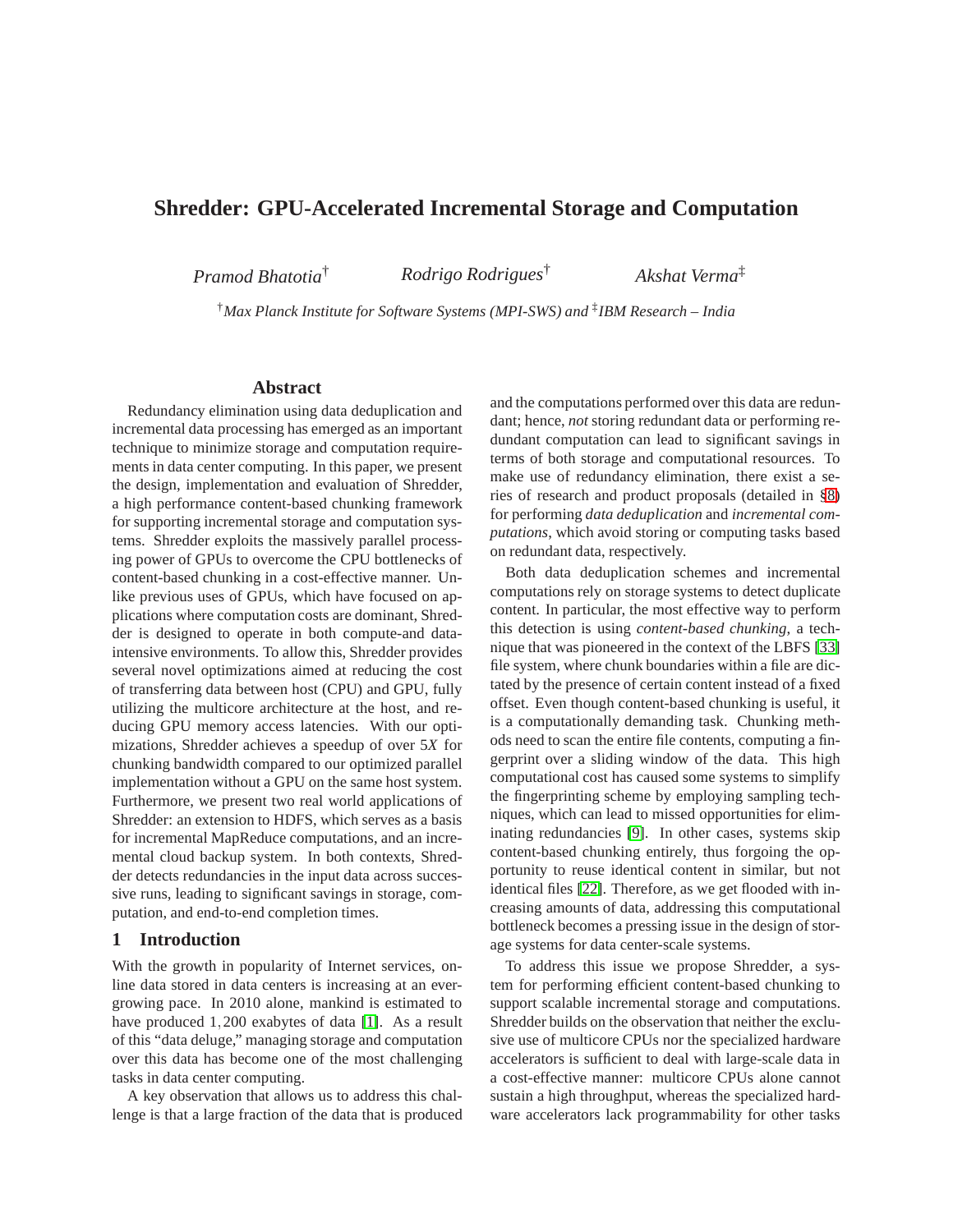and are costly. As an alternative, we explore employing modern GPUs to meet these high computational requirements (while, as evidenced by prior research [\[23,](#page-13-3) [26\]](#page-13-4), also allowing for a low operational cost). The application of GPUs in this setting, however, raises a significant challenge — while GPUs have shown to produce performance improvements for computation intensive applications, where CPU dominates the overall cost envelope [\[23,](#page-13-3) [24,](#page-13-5) [26,](#page-13-4) [43,](#page-14-1) [44\]](#page-14-2), it still remains to be proven that GPUs are equally as effective for data intensive applications, which need to perform large data transfers for a significantly smaller amount of processing.

To make the use of GPUs effective in the context of storage systems, we designed several novel techniques, which we apply to two proof-of-concept applications. In particular, Shredder makes the following technical contributions:

**GPU acceleration framework.** We identified three key challenges in using GPUs for data intensive applications, and addressed them with the following techniques:

- **Asynchronous execution.** To minimize the cost of transferring data between host (CPU) and GPU, we use a double buffering scheme. This enables GPUs to perform computations while simultaneously data is transferred in the background. To support this background data transfer, we also introduce a ring buffer of pinned memory regions.
- **Streaming pipeline.** To fully utilize the availability of a multicore architecture at the host, we use a pipelined execution for the different stages of content-based chunking.
- **Memory coalescing.** Finally, because of the high degree of parallelism, memory latencies in the GPU will be high due to the presence of random access across multiple bank rows of GPU memory, which leads to a higher number of conflicts. We address this problem with a cooperative memory access scheme, which reduces the number of fetch requests and bank conflicts.

**Use cases.** We present two applications of Shredder to accelerate storage systems. The first case study is a system called Inc-HDFS, a file-system that is based on HDFS but is designed to support incremental computations for MapReduce jobs. Inc-HDFS leverages Shredder to provide a mechanism for identifying similarities in the input data of consecutive runs of the same MapReduce job. In this way Inc-HDFS enables efficient incremental computation, where only the tasks whose inputs have changed need to be recomputed. The second case study is a backup architecture for a cloud environment, where VMs are periodically backed up. We use Shredder on a backup server and use content-based chunking to perform efficient deduplication and significantly improve backup bandwidth.

We present experimental results that establish the effectiveness of the individual techniques we propose, as well as the ability of Shredder to improve the performance of the two real-world storage systems.

The rest of the paper is organized as follows. In Section [2,](#page-1-0) we provide background on content-based chunking, and discuss specific architectural features of GPUs. An overview of the GPU acceleration framework and its scalability challenges are covered in Section [3.](#page-3-0) Section [4](#page-4-0) presents present a detailed system design, namely several performance optimizations for increasing Shredder's throughput. We present the implementation and evaluation of Shredder in Section [5.](#page-8-0) We cover the two case studies in Section [6](#page-9-0) and Section [7.](#page-10-0) Finally, we discuss related work in Section [8,](#page-12-0) and conclude in Section [9.](#page-12-1)

#### <span id="page-1-0"></span>**2 Background**

In this section, we first present background on contentbased chunking, to explain its cost and potential for parallelization. We then provide a brief overview of the massively parallel compute architecture of GPUs, namely their memory subsystem and its limitations.

# **2.1 Content-based Chunking**

Identification of duplicate data blocks has been used for deduplication systems in the context of both storage [\[33,](#page-14-0) [39\]](#page-14-3) and incremental computation frameworks [\[14\]](#page-13-6). For storage systems, the duplicate data blocks need not to be stored and, in the case of incremental computations, a sub-computation based on the duplicate content may be reused. Duplicate identification essentially consists of:

- 1. Chunking: This is the process of dividing the data set into chunks in a way that aids in the detection of duplicate data.
- 2. Hashing: This is the process of computing a collision-resistant hash of the chunk.
- 3. Matching: This is the process of checking if the hash for a chunk already exists in the index. If it exists then there is a duplicate chunk, else the chunk is new and its hash is added to the index.

This paper focuses on the design of chunking schemes (step 1), since this can be, in practice, one of the main bottlenecks of a system that tries to perform this class of optimizations [\[9,](#page-13-1) [22\]](#page-13-2). Thus we begin by giving some background on how chunking is performed.

One of the most popular approaches for content-based chunking is to compute a Rabin fingerprint [\[40\]](#page-14-4) over sliding windows of *w* contiguous bytes. The hash values produced by the fingerprinting scheme are used to create chunk boundaries by starting new chunks whenever the computed hash matches one of a set of markers (e.g., its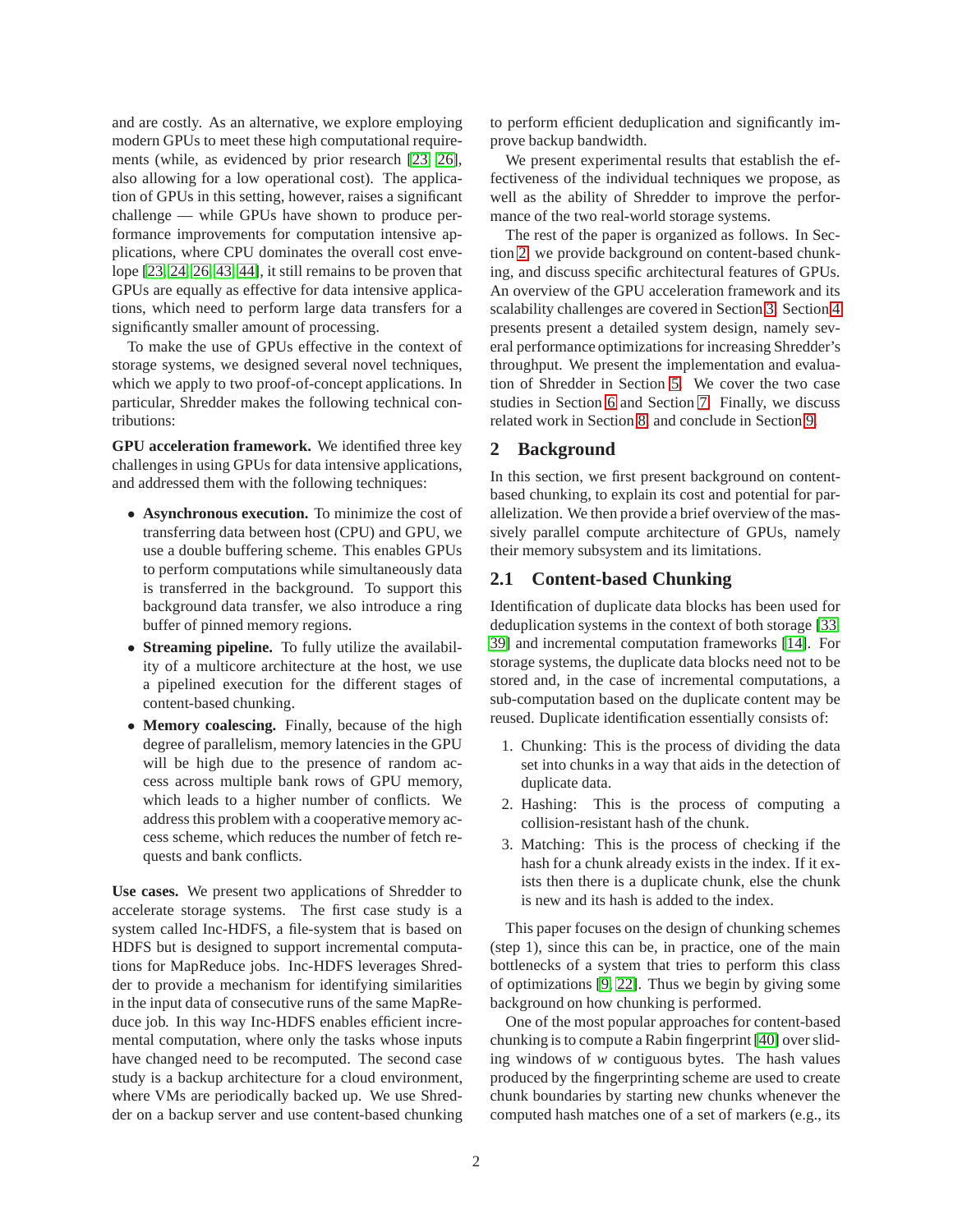value *mod p* is lower or equal to a constant). In more detail, given a *w*-bit sequence, it is represented as a polynomial of degree *w*−1 over the finite field *GF*(2):

$$
f(x) = m_0 + m_1 x + \dots + m_{w-1} x^{w-1}
$$
 (1)

Given this polynomial, an irreducible polynomial  $div(x)$ of degree *k* is chosen. The fingerprint of the original bit sequence is the remainder  $r(x)$  obtained by division of  $f(x)$  using  $div(x)$ . Chunk boundary is defined when the fingerprint takes some pre-defined specific values called markers. In addition, practical schemes define a minimum *min* and maximum *max* chunk size, which implies that after finding a marker the fingerprint computation can skip *min* bytes, and that a marker is always set when a total of *max* bytes (including the skipped portion) have been scanned without finding a marker. The minimum size limits the metadata overhead for index management and the maximum size limits the size of the RAM buffers that are required. Throughout the rest of the paper, we will use  $min = 0$  and  $max = \infty$  unless otherwise noted.

Rabin fingerprinting is computationally very expensive. To minimize the computation cost, there has been work on reducing chunking time by using sampling techniques, where only a subset of bytes are used for chunk identification (e.g., SampleByte [\[9\]](#page-13-1)). However, such approaches are limiting because they are suited only for small sized chunks, as skipping a large number of bytes leads to missed opportunities for deduplication. Thus, Rabin fingerprinting still remains one of the most popular chunking schemes, and reducing its computational cost presents a fundamental challenge for improving systems that make use of duplicate identification.

When minimum and maximum chunk sizes are not required, chunking can be parallelized in a way that different threads operate on different parts of the data completely independent of each other, with the exception of a small overlap of the size of the sliding window (*w* bytes) near partition boundaries. Using *min* and *max* chunk sizes complicates this task, though schemes exist to achieve efficient parallelization in this setting [\[29,](#page-13-7) [31\]](#page-14-5).

# <span id="page-2-1"></span>**2.2 General-Purpose Computing on GPUs**

**GPU architecture.** GPUs are highly parallel, multithreaded, many-core processors with tremendous computational power and very high memory bandwidth. The high computational power is derived from the specialized design of GPUs, where more transistors are devoted to simple data processing units (ALUs) rather than used to integrate sophisticated pre-fetchers, control flows and data caches. Hence, GPUs are well-suited for data-parallel computations with high arithmetic intensity rather than data caching and flow control.

Figure [1](#page-2-0) illustrates a simplified architecture of a GPU. A GPU can be modeled as a set of Streaming Multipro-



<span id="page-2-0"></span>Figure 1: A simplified view of the GPU architecture.

cessors (SMs), each consisting of a set of scalar processor cores (SPs). An SM works as SIMT (Single Instruction, Multiple Threads), where the SPs of a multiprocessor execute the same instruction simultaneously but on different data elements. The data memory in the GPU is organized as multiple hierarchical spaces for threads in execution. The GPU has a large high-bandwidth device memory with high latency. Each SM also contains a very fast, low latency on-chip shared memory to be shared among its SPs. Also, each thread has access to a private local memory.

Overall, a GPU architecture differs from a traditional processor architecture in the following ways: (*i*) an order of magnitude higher number of arithmetic units; (*ii*) minimal support for prefetching and buffers for outstanding instructions; (*iii*) high memory access latencies and higher memory bandwidth.

**Programming model.** The CUDA [\[6\]](#page-13-8) programming model is amongst the most popular programming models to extract parallelism and scale applications on GPUs. In this programming model, a host program runs on the CPU and launches a kernel program to be executed on the GPU device in parallel. The kernel executes as a grid of one or more thread blocks, each of which is dynamically scheduled to be executed on a single SM. Each thread block consists of a group of threads that cooperate with each other by synchronizing their execution and sharing multiprocessor resources such as shared memory and registers. Threads within a thread block get executed on a multiprocessor in scheduling units of 32 threads, called a warp. A half-warp is either the first or second half of a warp.

# **2.3 SDRAM Access Model**

Offloading chunking to the GPU requires a large amount of data to be transferred from the host to the GPU memory. Thus, we need to understand the performance of the memory subsystem in the GPU, since it is critical to chunking performance.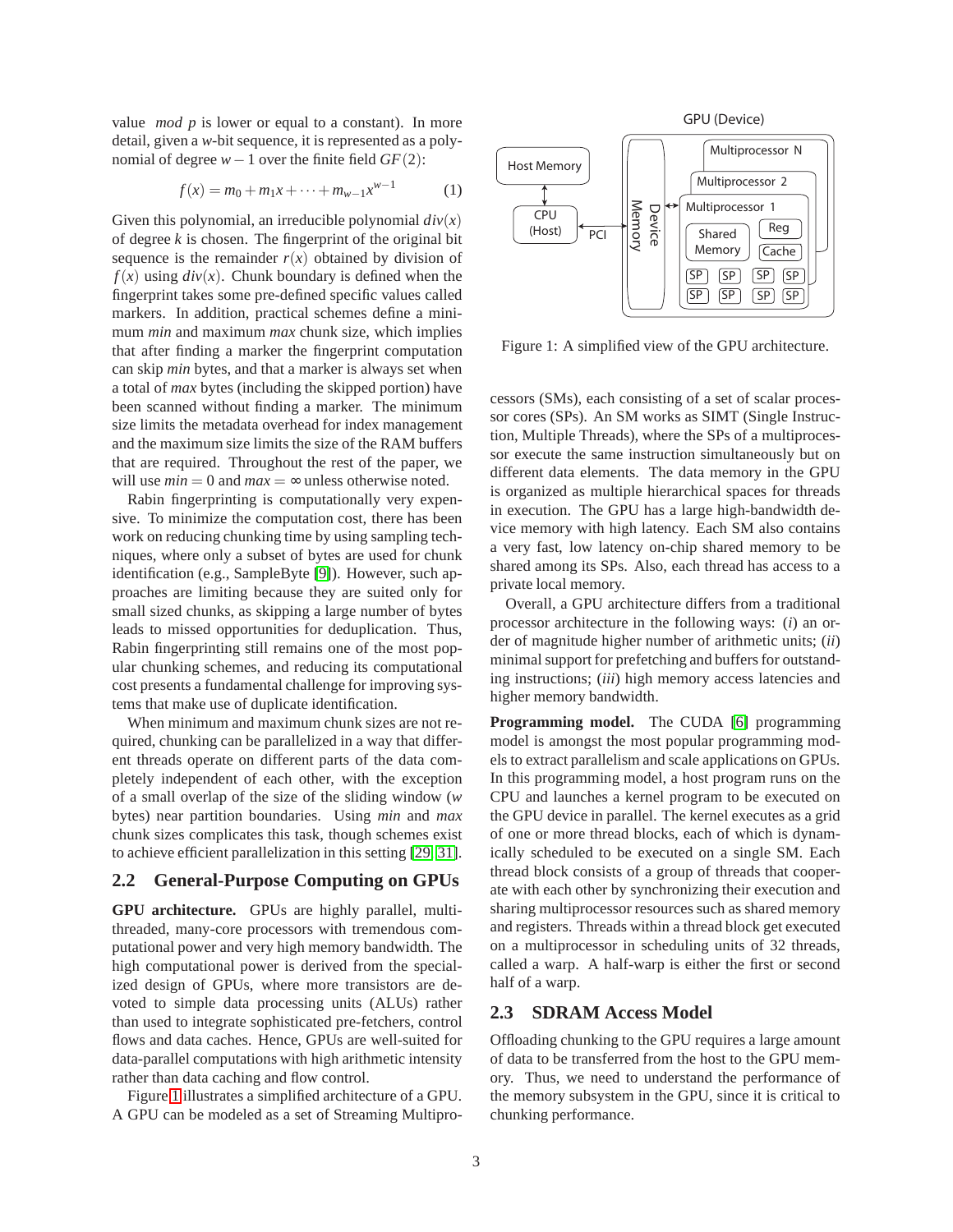The global memory in the Nvidia C2050 GPU is GDDR5, which is based on the DDR3 memory architecture [\[2\]](#page-13-9). Memory is arranged into banks and banks are organized into rows. Every bank also has a sense amplifier, into which a row must be loaded before any data from the row can be read by the GPU. Whenever a memory location is accessed, an *ACT* command selects the corresponding bank and brings the row containing the memory location into a sense amplifier. The appropriate word is then transferred from the sense amplifier. When an access to a second memory location is performed within the same row, the data is transferred directly from the sense amplifier. On the other hand, if the data is accessed from a different row in the bank, a *PRE* (pre-charge) command writes the previous data back from the sense amplifier to the memory row. A second *ACT* command is performed to bring the row into the sense amplifier.

Note that both *ACT* and *PRE* commands are high latency operations that contribute significantly to overall memory latency. If multiple threads access data from different rows of the same bank in parallel, that sense amplifier is continually activated (*ACT*) and pre-charged (*PRE*) with different rows, leading to a phenomenon called bank conflict. In particular, a high degree of uncoordinated parallel access to the memory subsystem is likely to result in a large number of bank conflicts.

#### <span id="page-3-0"></span>**3 System Overview and Challenges**

In this section, we first present the basic design of Shredder. Next, we explain the main challenges in scaling up our basic design.

#### **3.1 Basic GPU-Accelerated Framework**

Figure [2](#page-3-1) depicts the workflow of the basic design for the Shredder chunking service. In this initial design, a multithreaded program running in user mode on the host (i.e., on the CPU) drives the GPU-based computations. The framework is composed of four major modules. First, the *Reader* thread on the host receives the data stream (e.g., from a SAN), and places it in the memory of the host for content-based chunking. After that, the *Transfer* thread allocates global memory on the GPU and uses the DMA controller to transfer input data from the host memory to the allocated GPU (device) memory. Once the data transfer from the CPU to the GPU is complete, the host launches the *Chunking* kernel for parallel sliding window computations on the GPU. Once the chunking kernel finds all resulting chunk boundaries for the input data, the *Store* thread transfers the resulting chunk boundaries from the device memory to the host memory. When minimum and maximum chunk sizes are set, the *Store* thread also adjusts the chunk set accordingly. Thereafter, the *Store* thread uses an upcall to notify the chunk bound-



<span id="page-3-1"></span>Figure 2: Basic workflow of Shredder.

aries to the application that is using the Shredder library.

The chunking kernel is responsible for performing parallel content-based chunking of the data present in the global memory of the GPU. Accesses to the data are performed by multiple threads that are created on the GPU by launching the chunking kernel. The data in the GPU memory is divided into equal sized sub-streams, as many as the number of threads. Each thread is responsible for handling one of these sub-streams. For each sub-stream, a thread computes a Rabin fingerprint in a sliding window manner. In particular, each thread examines a 48 byte region from its assigned sub-stream, and computes the Rabin fingerprint for the selected region. The thread compares the resulting low-order 13 bits of the region's fingerprint with a pre-defined marker. This leads to an expected chunk size of 4 KB. If the fingerprint matches the marker then the thread defines that particular region as the end of a chunk boundary. The thread continues to compute the Rabin fingerprint in a sliding window manner in search of new chunk boundaries by shifting a byte forward in the sub-stream, and repeating this process.

### **3.2 Scalability Challenges**

The basic design for Shredder that we presented in the previous section corresponds to the traditional way in which GPU-assisted applications are implemented. This design has proven to be sufficient for computationintensive applications, where the computation costs can dwarf the cost of transferring the data to the GPU memory and accessing that memory from the GPU's cores. However, it results in only modest performance gains for data intensive applications that perform single-pass processing over large amounts of data, with a computational cost that is significantly lower than traditional GPU-assisted applications.

To understand why this is the case, we present in Table [1](#page-4-1) some key performance characteristics of a specific GPU architecture (NVidia Tesla C2050), which helps us explain some important bottlenecks for GPU-accelerated applications. In particular, and as we will demonstrate in subsequent sections, we identified the following bottle-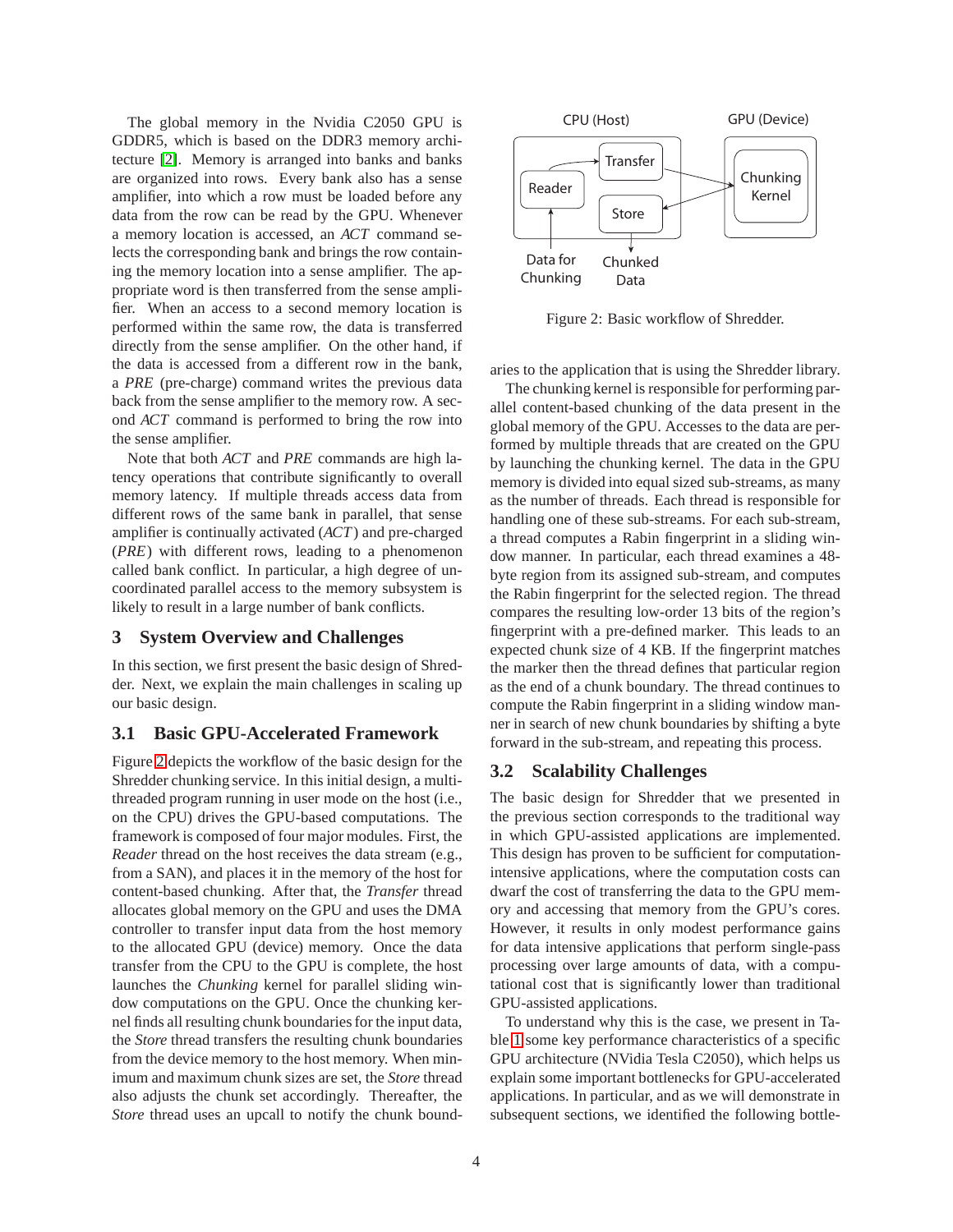| Parameter                      | Value                     |  |  |
|--------------------------------|---------------------------|--|--|
| <b>GPU Processing Capacity</b> | 1030 GFlops               |  |  |
| Reader (I/O) Bandwidth         | 2 GBps                    |  |  |
| Host-to-Device Bandwidth       | 5.406 GBps                |  |  |
| Device-to-Host Bandwidth       | 5.129 GBps                |  |  |
| Device Memory Latency          | 400 - 600 cycles          |  |  |
| Device Memory Bandwidth        | 144 GBps                  |  |  |
| <b>Shared Memory Latency</b>   | L1 latency (a few cycles) |  |  |

<span id="page-4-1"></span>Table 1: Performance characteristics of the GPU (NVidia Tesla C2050)

necks in the basic design of Shredder.

**GPU device memory bottleneck.** The fact that data needs to be transferred to the GPU memory before being processed by the GPU represents a serial dependency: such processing only starts to execute after the corresponding transfer concludes.

**Host bottleneck.** The host machine performs three serialized steps (performed by the Reader, Transfer, and Store threads) in each iteration. Since these three steps are inherently dependent on each other for a given input buffer, this serial execution becomes a bottleneck at host. Also, given the availability of multicore architecture at the host, this serialized execution leads to an underutilization of resources at host.

**High memory latencies and bank conflicts.** The global device memory on the GPU has a high latency, of the order of 400 to 600 cycles. This works well for HPC algorithms, which are quadratic  $O(N^2)$  or a higher degree polynomial in the input size *N*, since the computation time hides the memory access latencies. Chunking is also compute intensive, but it is only linear in the input size  $(O(N))$ , though the constants are high). Hence, even though the problem is compute intensive on traditional CPUs, on a GPU with an order of magnitude larger number of scalar cores, the problem becomes memory-intensive. In particular, the less sophisticated memory subsystem of the GPU (without prefetching or data caching support) is stressed by frequent memory access by a massive number of threads in parallel. Furthermore, a higher degree of parallelism causes memory to be accessed randomly across multiple bank rows, and leads to a very high number of bank conflicts. As a result, it becomes difficult to hide the latencies of accesses to the device memory.

#### <span id="page-4-0"></span>**4 Shredder Optimizations**

In this section, we describe several novel optimizations that extend the basic design to overcome the challenges we highlighted in the previous section.



<span id="page-4-2"></span>Figure 3: Bandwidth test between host and device.

### <span id="page-4-3"></span>**4.1 Device Memory Bottlenecks**

#### **4.1.1 Concurrent Copy and Execution**

The main challenge we need to overcome is the fact that traditional GPU-assisted applications that follow the basic design were designed for a scenario where the cost of transferring data to the GPU is significantly outweighed by the actual computation cost. In particular, the basic design serializes the execution of copying data to the GPU memory and consuming the data from that memory by the Kernel thread. This serialized execution may not suit the needs of data intensive applications, where the cost of the data transfer step becomes a more significant fraction of the overall computation time.

To understand the magnitude of this problem, we measured the overhead of a DMA transfer of data between the host and the device memory over the PCIe link connected to GPU. Figure [3](#page-4-2) summarizes the effective bandwidth between host memory and device memory for different buffer sizes. We measured the bandwidth both ways between the host and the device to gauge the DMA overhead for the Transfer and the Store thread. Note that the effective bandwidth is a property of the DMA controller and the PCI bus, and it is independent of the number of threads launched in the GPU. In this experiment, we also varied the buffer type allocated for the host memory region, which is allocated either as pageable or pinned memory regions. (The need for pinned memory will become apparent shortly.)

**Highlights.** Our measurements demonstrate the following: (i) small sized buffer transfers are more expensive than those using large sized buffers; (ii) the throughput saturates for buffer sizes larger than 32 MB (for pageable memory region) and 256 KB (for pinned memory region); (iii) for large sized buffers (greater than 32 MB), the throughput difference between pageable and pinned memory regions is not significant; and (iv) the effective bandwidth of the PCIe bus for data transfer is on the order of 5 GB/sec, whereas the global device memory access time by scalar processors in GPUs is on the order of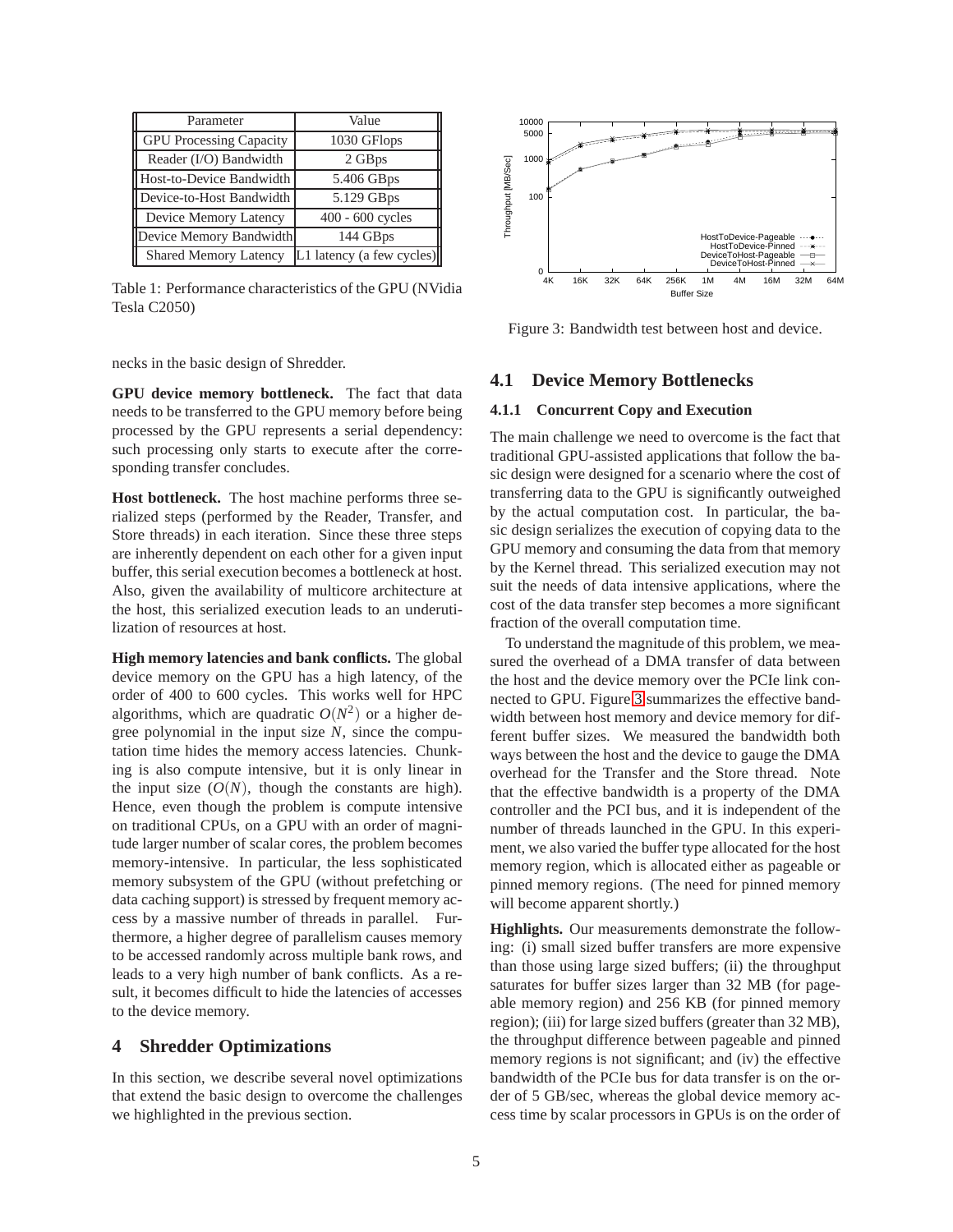

<span id="page-5-0"></span>Figure 4: Concurrent copy and execution.

144 GB/sec, an order of magnitude higher.

**Implications.** The time spent to chunk a given buffer is split between the memory transfer and the kernel computation. For a non-optimized implementation of the chunking computation, we spend approximately 25% of the time performing the transfer. Once we optimize the processing in the GPU, the host to GPU memory transfer may become an even greater burden on the overall performance.

**Optimization.** In order to avoid the serialized execution of the copy and data consumption steps, we propose to overlap the copy and the execution phases, thus allowing for the concurrent execution of data communication and the chunking kernel computations. To enable this, we designed a double buffering technique as shown in Figure [4,](#page-5-0) where we partition the device memory into twin buffers. These twin buffers will be alternatively used for communication and computation. In this scheme, the host asynchronously copies the data into the first buffer and, in the background, the device works on the previously filled second buffer. To be able to support asynchronous communication, the host buffer is allocated as a pinned memory region, which prevents the region from being swapped out by the pager.

**Effectiveness.** Figure [5](#page-5-1) shows the effectiveness of the double buffering approach, where the histogram for transfer and kernel execution shows a 30% time overlap between the concurrent copy and computation. Even though the total time taken for concurrent copy and execution (Concurrent) is reduced by only 15% as compared to the serialized execution (Serialized), it is important to note that the total time is now dictated solely by the compute time. Hence, double buffering is able to remove the data copying time from the critical path, allowing us to focus only on optimizing the computation time in the GPU (which we address in § [4.3\)](#page-7-0).

To support the concurrent copy and execution, however, requires us to pin memory at the host, which reduces the memory allocation performance at the host. We next present an optimization to handle this side effect



<span id="page-5-1"></span>Figure 5: Normalized overlap time of communication with computation with varied buffer sizes for 1GB data.

and ensure that double buffering leads to an end-to-end increase in chunking bandwidth.

#### **4.1.2 Circular Ring Pinned Memory Buffers**

As explained above, the double buffering requires an asynchronous copy between host memory and device memory. To support this asynchronous data transfer, the host side buffer should be allocated as a pinned memory region. This locks the corresponding page so that accessing that region does not result in a page fault until the region is subsequently unpinned.

To quantify the allocation overheads of using a pinned memory region, we compared the time required for dynamic memory allocation (using malloc) and pinned memory allocation (using the CUDA memory allocator wrapper). Since Linux follows an optimistic memory allocation strategy, where the actual allocation is deferred until memory initialization, in our measurements we initialized the memory region (using bzero) to force the kernel to allocate the desired buffer size. Figure [6](#page-6-0) compares the allocation overhead of pageable and pinned memory for different buffer sizes.

**Highlights.** The important take away points are the following: (i) pinned memory allocation is more expensive than the normal dynamic memory allocation; and (ii) an adverse side effect of having too many pinned memory pages is that it can increase paging activity for unpinned pages, which degrades performance.

**Implications.** The main implication for our system design is that we need to minimize the allocation of pinned memory region buffers, to avoid increased paging activity or even thrashing.

**Optimization.** To minimize the allocation of pinned memory region while restricting ourselves to using the CUDA architecture, we designed a circular ring buffer built from a pinned memory region, as shown in Figure [7,](#page-6-1) with the property that the number of buffers can be kept low (namely as low as the number of stages in the streaming pipeline, as described in [§4.2\)](#page-6-2). The pinned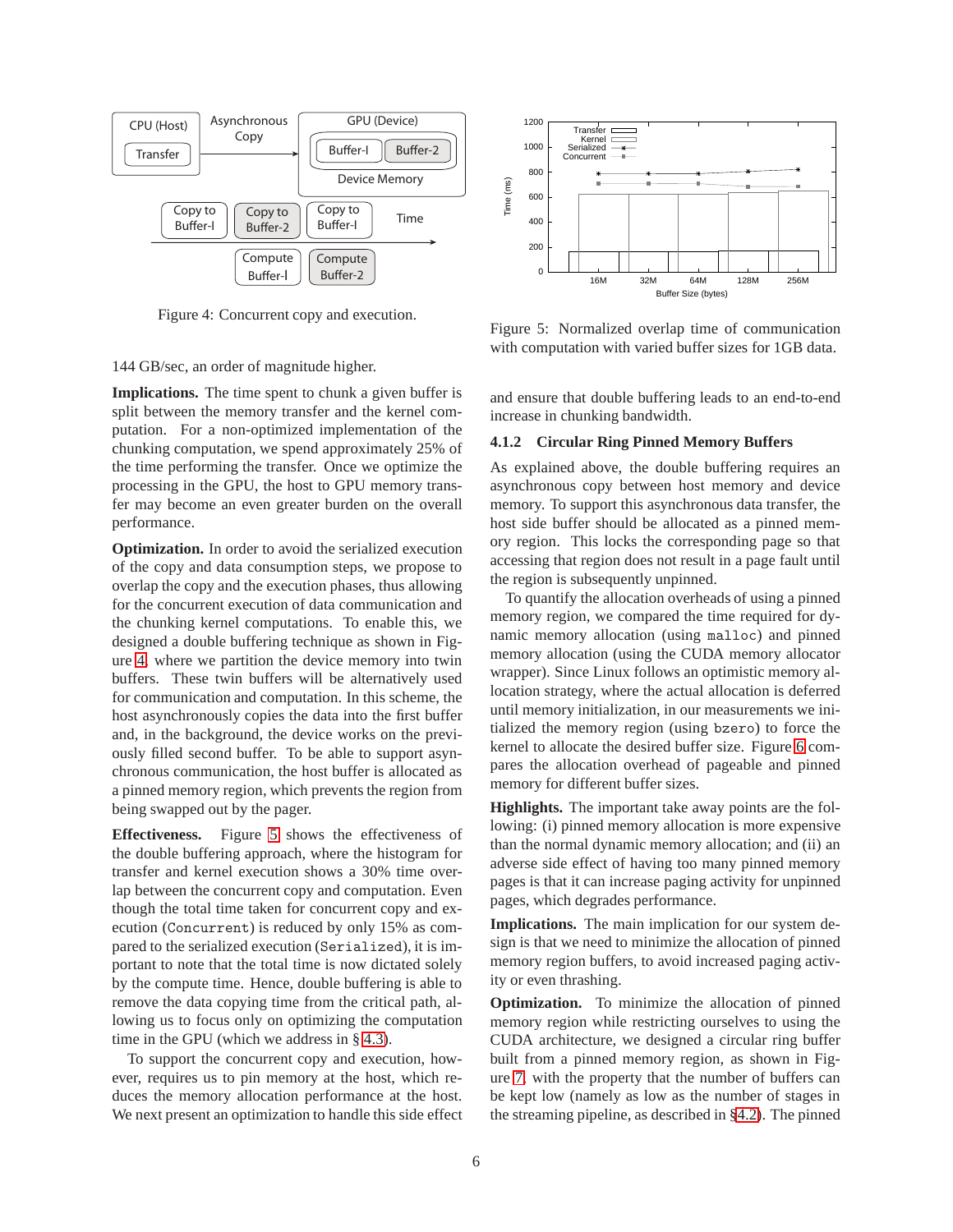

<span id="page-6-0"></span>Figure 6: Comparison of allocation overhead of pageable with pinned memory region.

regions in the circular buffer are allocated only once during the system initialization, and thereafter are reused in a round-robin fashion after the transfer between the host and the device memory is complete. This allows us to keep the overhead of costly memory allocation negligible and have sufficient memory pages for other tasks.

**Effectiveness.** Figure [6](#page-6-0) shows the effectiveness of our approach, where we compare the time for allocating pageable and pinned memory regions. Since we incur the additional cost of copying the data from pageable memory to the pinned memory region, we add this cost to the total cost of using pageable buffers. Overall, our approach is faster by an order of magnitude, which highlights the importance of this optimization.

#### <span id="page-6-2"></span>**4.2 Host Bottleneck**

The previously stated optimizations alleviate the device memory bottleneck for DMA transfers, and allow the device to focus on performing the actual computation. However, the host side modules can still become a bottleneck due to the serialized execution of the following stages (Reader→Transfer→Kernel→Store). In this case, the fact that all four modules are serially executed leads to an underutilization of resources at the host side.

To quantify this underutilization at the host, we measured the number of idle spare cycles per core after the launch of the asynchronous execution of the kernel. Table [2](#page-6-3) shows the number of RDTSC tick cycles for different buffer sizes. The RDTSC [\[8\]](#page-13-10) (Read-Time Stamp Counter) instruction keeps an accurate count of every cycle that occurs on the processor for monitoring the performance. The device execution time captures the asynchronous copy and execution of the kernel, and the host kernel launch time measures the time for the host to launch the asynchronous copy and the chunking kernel.

**Highlights.** These measurements highlight the following: (i) the kernel launch time is negligible compared to the total execution time for the kernel; (ii) the host is idle during the device execution time; and (ii) the host has a



<span id="page-6-1"></span>Figure 7: Ring buffer for the pinned memory region.

| Buffer size (bytes)                                       |  |                                      | 16M 32M 64M 128M 256M          |
|-----------------------------------------------------------|--|--------------------------------------|--------------------------------|
| Device execution time (ms)                                |  |                                      | 11.39 22.74 42.85 85.7 171.4   |
| Host kernel launch time (ms)                              |  | $0.03 \mid 0.03 \mid 0.03 \mid 0.08$ | 0.09                           |
| Total execution time (ms)                                 |  |                                      | 11.42 22.77 42.88 85.78 171.49 |
| Host RDTSC ticks @ 2.67 GHz 3.0e7 6.1e7 1.1e8 2.7e8 5.3e8 |  |                                      |                                |

<span id="page-6-3"></span>Table 2: Host spare cycles per core due to asynchronous data-transfer and kernel launch.

large number of spare cycles per core, even with a small sized buffer.

**Implications.** Given the prevalence of host systems running on multicore architectures, the sequential execution of the various components leads to the underutilization of the host resources, and therefore these resources should be used to perform other operations.

**Optimization.** To utilize these spare cycles at the host, Shredder makes use of a multi-stage streaming pipeline as shown in Figure [8.](#page-7-1) The goal of this design is that once the Reader thread finishes writing the data in the host main memory, it immediately proceeds to handling a new window of data in the stream. Similarly, the other threads follow this pipelined execution without waiting for the next stage to finish.

To handle the specific characteristics of our pipeline stages, we use different design strategies for different modules. Since the Reader and Store modules deal with I/O, they are implemented as Asynchronous I/O (as described in [§5.2.1\)](#page-8-1), whereas the transfer and kernel threads are implemented using multi-buffering (a generalization of the double buffering scheme described in [§4.1.1\)](#page-4-3).

**Effectiveness.** Figure [9](#page-7-2) shows the average speedup from using our streaming pipeline, measured as the ratio of time taken by a sequential execution to the time taken by our multi-stage pipeline. We varied the number of pipeline stages that can be executed simultaneously (by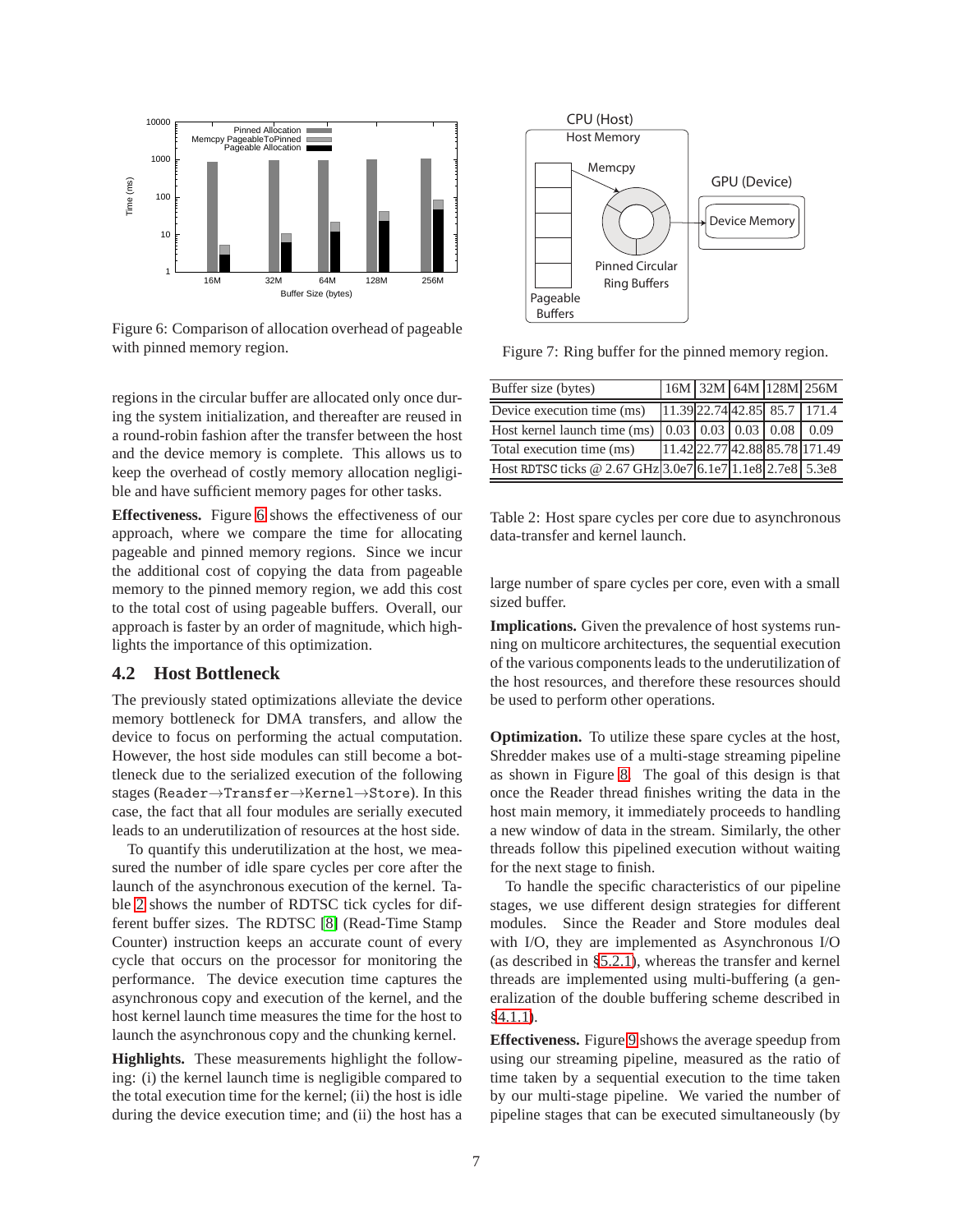

<span id="page-7-1"></span>Figure 8: Multi-staged streaming pipeline.





<span id="page-7-2"></span>Figure 9: Speedup for streaming pipelined execution.

restricting the number of buffers that are admitted to the pipeline) from 2 to 4. The results show that a full pipeline with all four stages being executed simultaneously achieves a speedup of 2; the reason why this is below the theoretical maximum of a 4X gain is that the various stages do not have equal cost.

#### <span id="page-7-0"></span>**4.3 Device Memory Conflicts**

We have observed (in Figure [5\)](#page-5-1) that the chunking kernel dominates the overall time spent by the GPU. In this context, it is crucial to try to minimize the contribution of the device memory access latency to the overall cost.

**Highlights.** The very high access latencies of the device memory (on the order of 400-600 cycles @ 1.15 GHz) and the lack of support for data caching and prefetching can imply a significant overhead in the overall execution time of the chunking kernel.

**Implications.** The hierarchical memory of GPUs provides us an opportunity to hide the latencies of the global device memory by instead making careful use of the low latency shared memory. (Recall from § [2.2](#page-2-1) that the shared memory is a fast and low latency on-chip memory which is shared among a subset of the GPU's scalar processors.) However, fetching data from global to the shared memory requires us to be careful to avoid bank conflicts, which can negatively impact the performance of the GPU memory subsystem. This implies that we should try to improve the inter-thread coordination in fetching data from the device global memory to avoid these bank conflicts.

<span id="page-7-3"></span>Figure 10: Memory coalescing to fetch data from global device memory to the shared memory.

**Optimization.** We designed a thread cooperation mechanism to optimize the process of fetching data from the global memory to the shared memory, as shown in Figure [10.](#page-7-3) In this scheme, a single block that is needed by a given thread is fetched at a time, but each block is fetched with the cooperation of all the threads, and their coordination to avoid bank conflicts. The idea is to iterate over all data blocks for all threads in a thread block, fetch one data block at a time in a way that different threads request consecutive but non-conflicting parts of the data block, and then, after all data blocks are fetched, let each thread work on its respective blocks independently. This is feasible since threads in a warp (or half-warp) execute the same stream of instructions (SIMT). Figure [10](#page-7-3) depicts how threads in a half-warp cooperate with each other to fetch different blocks sequentially in time.

In order to ensure that the requests made by different threads when fetching different parts of the same data block do not conflict, we followed the best practices suggested by the device manufacturer to ensure these requests correspond to a single access to one row in a bank [\[6,](#page-13-8) [7,](#page-13-11) [42\]](#page-14-6). In particular, Shredder lets multiple threads of a half-warp read a contiguous memory interval simultaneously, under following conditions: (i) the size of the memory element accessed by each thread is either 4, 8, or 16 bytes; (ii) the elements form a contiguous block of memory; i.e, the Nth element is accessed by the Nth thread in the half-warp; and (iii) the address of the first element is aligned at a boundary of a multiple of 16 bytes.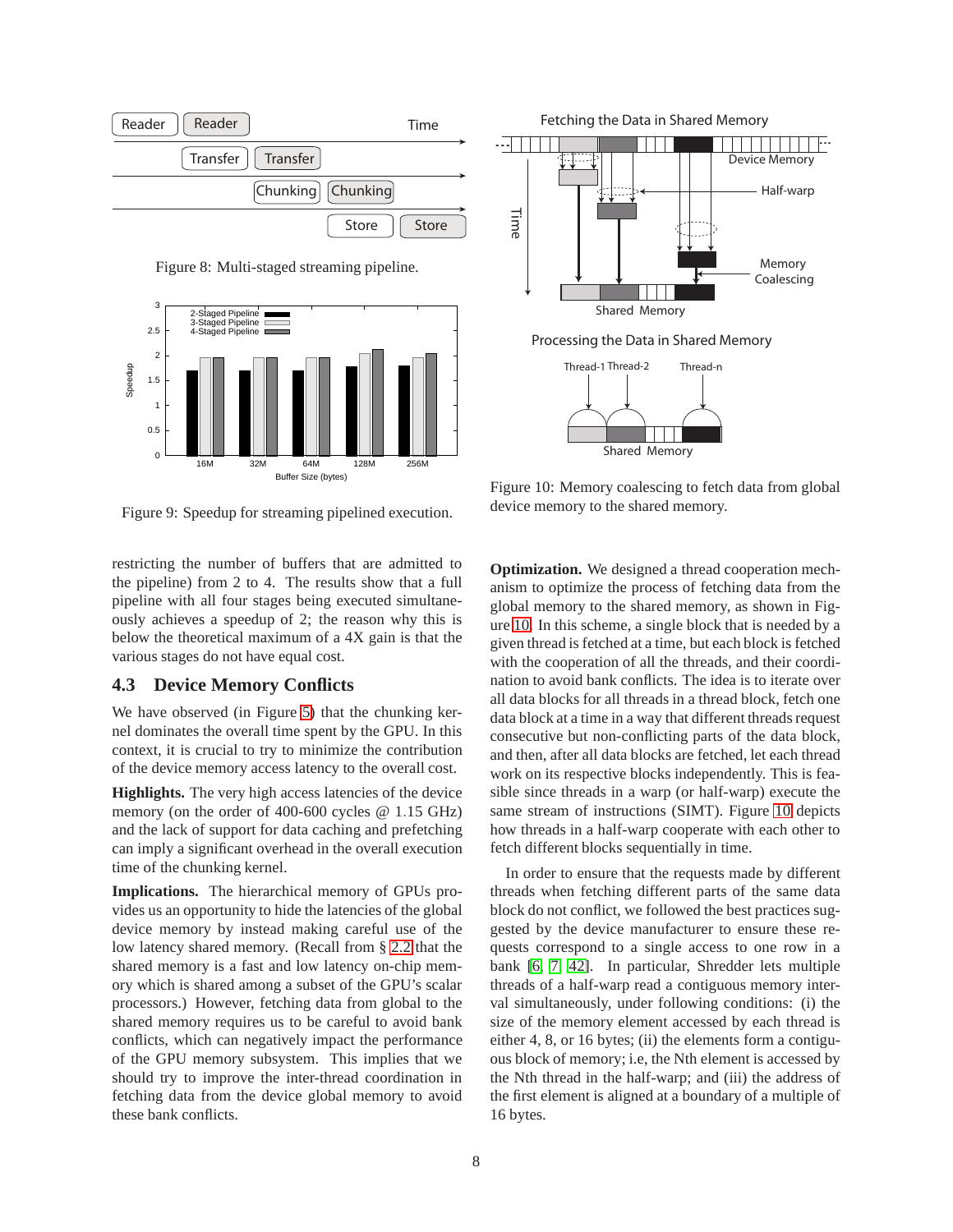

<span id="page-8-2"></span>Figure 11: Normalized chunking kernel time with varied buffer-sizes for 1 GB data.

**Effectiveness.** Figure [11](#page-8-2) shows the effectiveness of the memory coalescing optimization, where we compare the execution time for the chunking kernel using the normal device memory access and the optimized version. The results show that we improve performance by a factor of 8 by reducing bank conflicts. Since the granularity of memory coalescing is 48 KB (which is the size for the shared memory per thread block), we do not see any impact from varying buffer sizes (16 MB to 512 MB), and the benefits are consistent across different buffer sizes.

# <span id="page-8-0"></span>**5 Implementation and Evaluation**

We implemented Shredder in CUDA [\[6\]](#page-13-8), and for an experimental comparison, we also implemented an optimized parallel host-only version of content-based chunking. This section describes these implementations and evaluates them.

#### **5.1 Host-Only Chunking using** pthreads

We implemented a library for parallel content-based chunking on SMPs using POSIX pthreads. We derived parallelism by creating pthreads that operate in different data regions using a Single Program Multiple Data (SPMD) strategy and communicate using a shared memory data structure. At a high level, the implementation works as follows: (1) divide the input data equally in fixed-size regions among N threads; (2) invoke the Rabin fingerprint-based chunking algorithm in parallel on N different regions; (3) synchronize neighboring threads in the end to merge the resulting chunk boundaries.

An issue that arises is that dynamic memory allocation can become a bottleneck due to the the serialization required to avoid race conditions. To address this, we used the Hoard memory allocator [\[12\]](#page-13-12) instead of malloc.

#### **5.2 Shredder Implementation**

The Shredder library implementation comprises two main modules, the *host driver* and the *GPU kernel*. The host driver runs the control part of the system as a multithreaded process on the host CPU running Linux. The GPU kernel uses one or more GPUs as co-processors for accelerating the SIMT code, and is implemented using the CUDA programming model from the NVidia GP-GPU toolkit [\[6\]](#page-13-8). Next we explain key implementation details for both modules.

#### <span id="page-8-1"></span>**5.2.1 Host Driver**

The host driver module is responsible for reading the input data either from the network or the disk and transferring the data to the GPU memory. Once the data is transferred then the host process dispatches the GPU kernel code in the form of RPCs supported by the CUDA toolkit. The host driver has two types of functionality: (1) the Reader/Store threads deal with reading and writing data from and to I/O channels; and (2) the Transfer thread is responsible for moving data between the host and the GPU memory. We implemented the Reader/Store threads using Asynchronous I/O and the Transfer thread using CUDA RPCs and page-pinned memory.

**Asynchronous I/O (AIO).** With asynchronous nonblocking I/O, it is possible to overlap processing and I/O by initiating multiple transfers at the same time. In AIO, the read request returns immediately, indicating that the read was successfully initiated. The application can then perform other processing while the background read operation completes. When the read response arrives, a signal registered with the read request is triggered to signal the completion of the I/O transaction.

Since the Reader/Store threads operate at the granularity of buffers, a single input file I/O may lead to issuing multiple aio-read system calls. To minimize the overhead of multiple context switches per buffer, we used lio-listio to initiate multiple transfers at the same time in the context of a single system call (meaning one kernel context switch).

#### **5.2.2 GPU Kernel**

The GPU kernel can be trivially derived from the C equivalent code by implementing a collection of functions in equivalent CUDA C with some assembly annotations, plus different access mechanisms for data layout in the GPU memory. However, an efficient implementation of the GPU kernel requires a bit more understanding of vector computations and the GPU architecture. We briefly describe some of these considerations.

**Kernel optimizations.** We have implemented minor kernel optimizations to exploit vector computation in GPUs. In particular, we used loop unrolling and instructionlevel optimizations for the core Rabin fingerprint block. These changes are important because of the simplified GPU architecture, which lacks out-of-order execution, pipeline stalling in register usage, or instruction reordering to eliminate Read-after-Write (RAW) depen-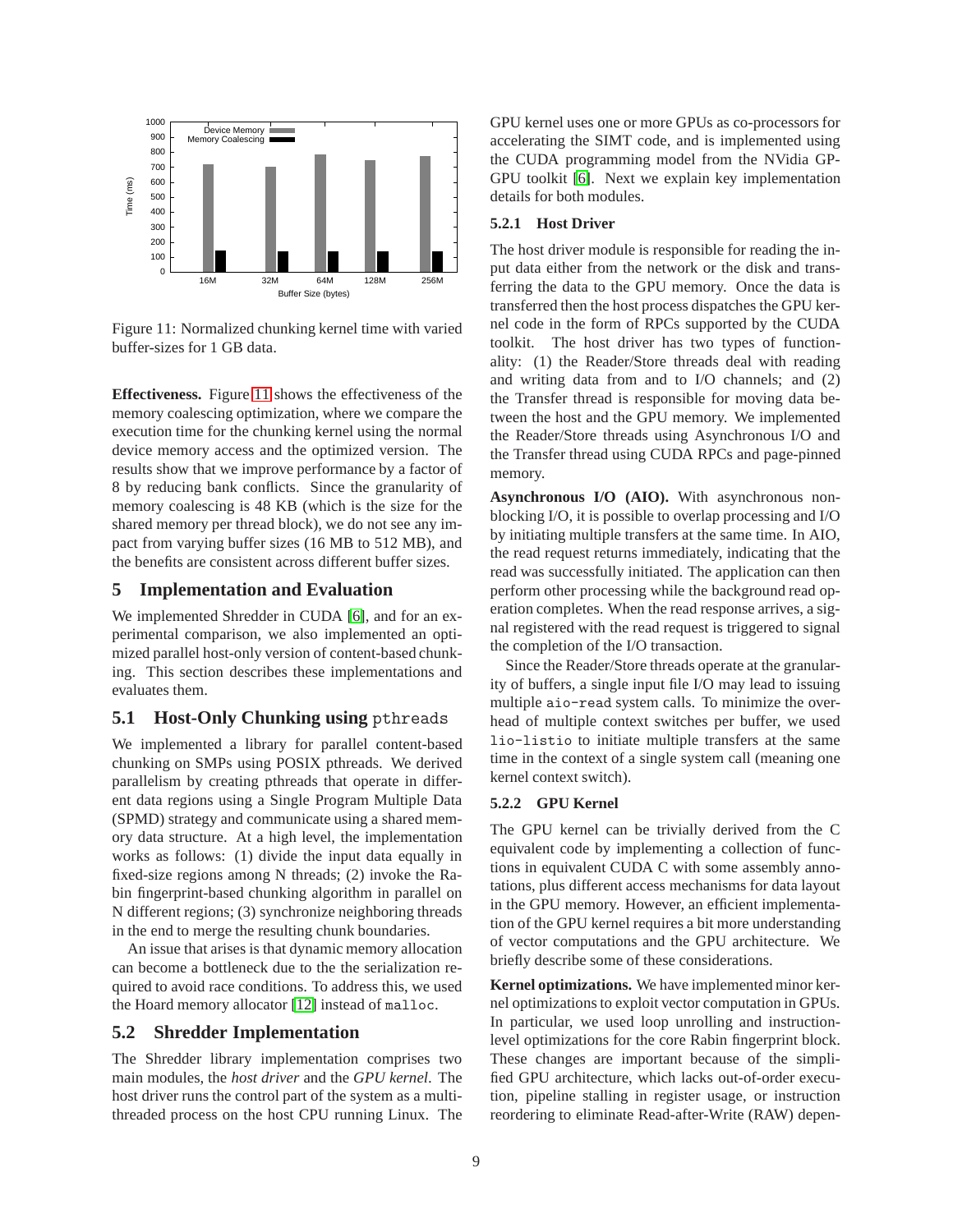

<span id="page-9-1"></span>Figure 12: Throughput comparison of content-based chunking between CPU and GPU versions.

dencies.

**Warp divergence.** Since the GPU architecture is Single Instruction Multiple Threads (SIMT), if threads in a warp diverge on a data-dependent conditional branch, then the warp is serially executed until all threads in it converge to the same execution path. To avoid a performance dip due to this divergence in warp execution, we carefully restructured the algorithm to have little code divergence within a warp, by minimizing the code path under datadependent conditional branches.

#### **5.3 Evaluation of Shredder**

We now present our experimental evaluation of the performance of Shredder.

**Experimental setup.** We used a fermi-based GPU architecture, namely the Tesla C2050 GPU consisting of 448 processor cores (SPs). It is organized as a set of 14 SMs each consisting of 32 SPs running at 1.15 GHz. It has 2.6 GB of off-chip global GPU memory providing a peak memory bandwidth of 144 GB/s. Each SM has 32768 registers and 48 KB of local on-chip shared memory, shared between its scalar cores.

We also used an Intel Xeon processor based system as the host CPU machine. The host system consists of 12 Intel(R) Xeon(R) CPU X5650 @ 2.67 GHz with 48 GB of main memory. The host machine is running Linux with kernel 2.6.38 in 64-bit mode, additionally patched with GPU direct technology [\[4\]](#page-13-13) (for SAN devices). The GCC 4.3.2 compiler (with -O3) was used to compile the source code of the host library. The GPU code is compiled using the CUDA toolkit 4.0 with NVidia driver version 270.41.03. The posix implementation is run with 12 threads.

**Results.** We measure the effectiveness of GPUaccelerated content-based chunking by comparing the performance of different versions of the host-only and GPU based implementation, as shown in Figure [12.](#page-9-1) We compare the chunking throughput for the pthreads implementation with and without using the Hoard memory al-



<span id="page-9-2"></span>Figure 13: Incremental computations using Shredder.

locator. For the GPU implementation, we compared the performance of the system with different optimizations turned on, to gauge their effectiveness. In particular, GPU Basic represents a basic implementation without any optimizations. The GPU Streams version includes the optimization to remove host and device bottlenecks using double buffering and a 4-stage pipeline. Lastly GPU Streams + Memory represents a version with all optimizations, including memory coalescing.

Our results show that a naive GPU implementation can lead to a 2*X* improvement over a host-only optimized implementation. The observation clearly highlights the potential of GPUs to alleviate computational bottlenecks. However, this implementation does not remove chunking as a bottleneck since SAN bandwidths on typical data servers exceed 10 Gbps. Incorporating the optimizations lead to Shredder outperforming the host-only implementation by a factor of over 5*X*.

### <span id="page-9-0"></span>**6 Case Study I: Incremental Computations**

This section presents a case study of applying Shredder in the context of incremental computations. First we review Incoop, a system for bulk incremental processing, and then describe how we used Shredder to improve it.

# **6.1 Background: Incremental MapReduce**

Incoop [\[14\]](#page-13-6) is a generic MapReduce framework for incremental computations. Incoop leverages the fact that data sets that are processed by bulk data processing frameworks like MapReduce evolve slowly, and often the same computation needs to be performed repeatedly on this changing data (such as computing PageRank on every new web crawl) [\[21,](#page-13-14) [32,](#page-14-7) [34\]](#page-14-8). Incoop aims at processing this data incrementally, by avoiding recomputing parts of the computation that did not change, and transparently, by being backwards-compatible with the interface used by MapReduce frameworks.

To achieve these goals, Incoop employs a fine-grained result reuse mechanism, which captures a dependence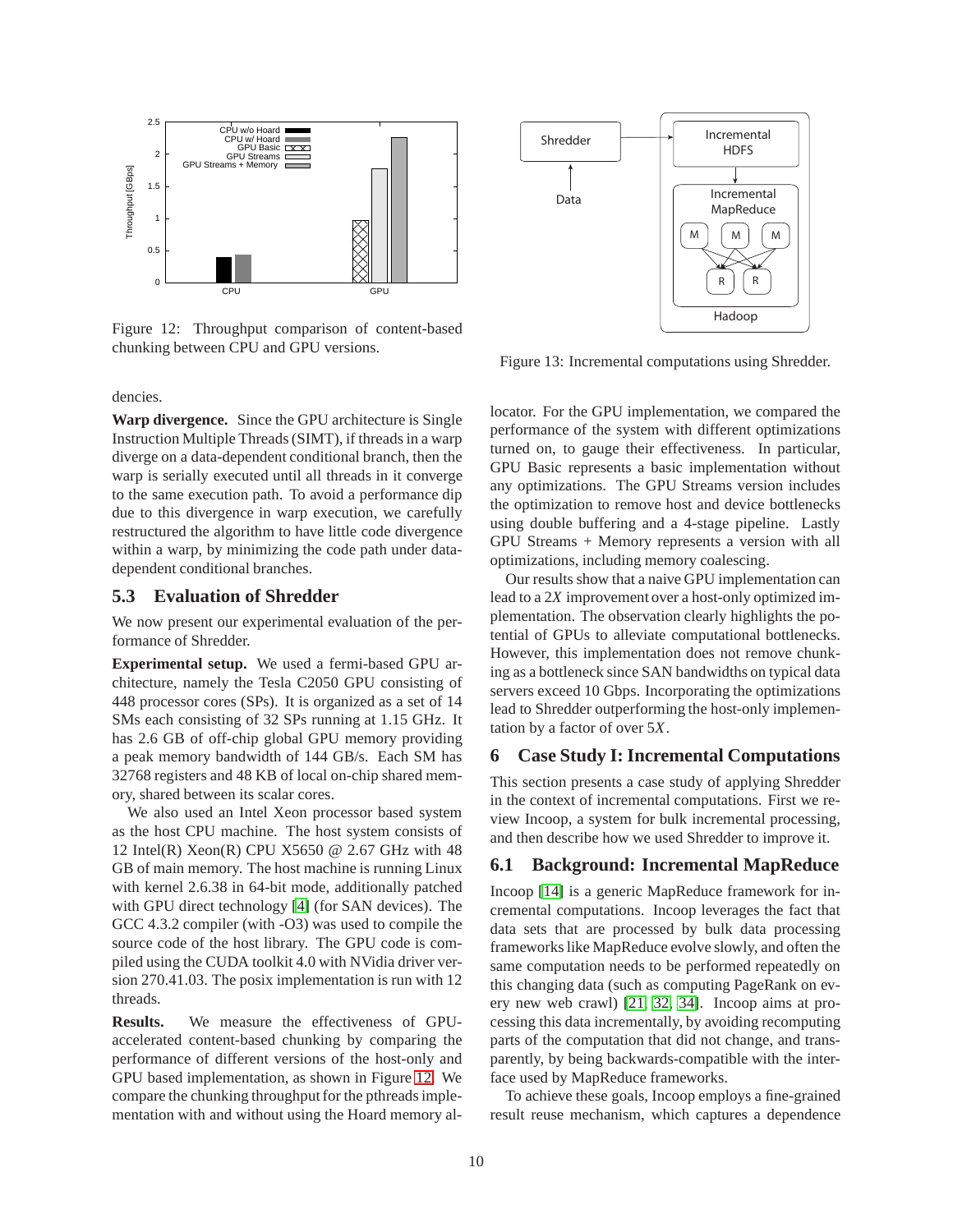

<span id="page-10-1"></span>Figure 14: Shredder enabled chunking in Inc-HDFS.

graph among inputs and sub-computations, propagates changes along that graph so that only sub-computations that have changed need to be recomputed, and uses memoization to be able to reuse outputs from subcomputations whose inputs did not change. Incoop uses the Inc-HDFS file system (an extension to HDFS) to identify changes in the input and propagate them.

# **6.2 GPU-Accelerated Incremental HDFS**

We use Shredder to support Incoop by designing a GPUaccelerated Incremental HDFS (Inc-HDFS), which is integrated with Incoop as shown in Figure [13.](#page-9-2) Inc-HDFS leverages Shredder to perform content-based chunking instead of using fixed-size chunking as in the original HDFS, thus ensuring that small changes to the input lead to small changes in the set of chunks that are provided as input to Map tasks. This enables the results of the computations performed by most Map tasks to be reused.

# **6.3 Implementation and Evaluation**

We built our prototype GPU-accelerated Inc-HDFS on Hadoop-0.20.2. It is implemented as an extension to HDFS, where the computationally expensive chunking is offloaded to the Shredder-enabled HDFS client (as shown in Figure [14\)](#page-10-1), before uploading chunks to the respective data nodes that will be storing them.

**Inc-HDFS client.** We integrated the Shredder library with Inc-HDFS client using a JAVA-CUDA interface. Once the data upload function is invoked, the Shredder library notifies the chunk boundaries to the Store thread, which in turn pushes the chunks from the memory of the client to the data nodes of HDFS.

**Semantic chunking framework.** The default behavior of the Shredder library is to split the input file into variable-length chunks based on the contents. However, since chunking is oblivious to the semantics of the input data, this could cause chunk boundaries to be placed anywhere, including, for instance, in the middle of a record that should not be broken. To address this, we lever-



<span id="page-10-2"></span>Figure 15: Speedup for incremental computation

age the fact that the MapReduce framework relies on the InputFormat class of the job to split up the input file(s) into logical InputSplits, each of which is then assigned to an individual Map task. We reuse this class to ensure that we respect the record boundaries in the chunking process.

**HDFS shell.** We extended the HDFS shell interface to invoke content-based chunking using the Shredder implementation. In particular, the shell interface offers new command (in addition to copyFromLocal) for uploading data in Inc-HDFS: copyFromLocalGPU.

**Evaluation.** We evaluated the effectiveness of incremental computations by measuring the speedups w.r.t. Hadoop for varying percentages of changes in the input data. Figure [15](#page-10-2) shows the performance gains on a 20-node cluster, where all three MapReduce applications (K-means, Word-Count, Co-occurrence Matrix) show significant improvement in run-time for incremental runs. The effectiveness of the incremental approach degrades as the percentage of changes in the data set increases. Note that this experiment is not meant to highlight the speedup enabled by GPU acceleration, but instead shows how, after the data is chunked using Shredder, detecting duplicates at the storage level can imply savings in computation time.

# <span id="page-10-0"></span>**7 Case Study II: Incremental Storage**

In this section, we present our second case study where we use Shredder in the context of a consolidated incremental backup system.

# **7.1 Background: Cloud Backup**

Figure [16](#page-11-0) describes our target architecture, which is typical of cloud back-ends. Applications are deployed on virtual machines hosted on physical servers. The file system images of the virtual machines are hosted in a virtual machine image repository stored in a SAN volume. In this scenario, the backup process works in the following manner. Periodically, full image snapshots are taken for all the VM images that need to be backed up.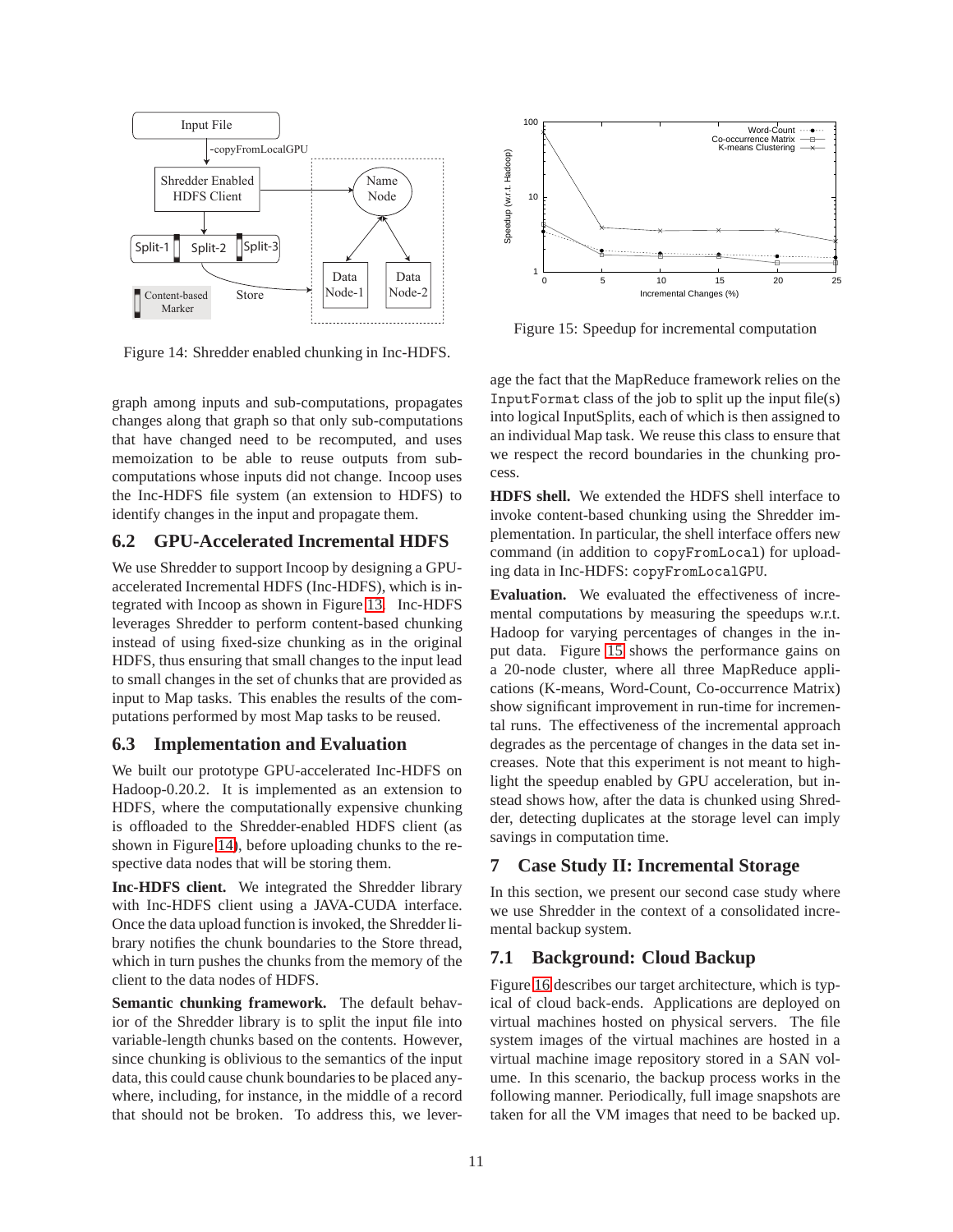

<span id="page-11-0"></span>Figure 16: A typical cloud backup architecture

The core of the backup process is a backup server and a backup agent running inside the backup server. The image snapshots are mounted by the backup agent. The backup server performs the actual backup of the image snapshots onto disks or tapes. The consolidated or centralized data backup process ensures compliance of all virtual machines with the agreed upon backup policy. Backup servers typically have very high I/O bandwidth since, in enterprise environments, all operations are typically performed on a SAN [\[28\]](#page-13-15). Furthermore, the use of physical servers allows multiple dedicated ports to be employed solely for the backup process.

### **7.2 GPU-Accelerated Data Deduplication**

The centralized backup process is eminently suitable for deduplication via content-based chunking, as most images in a data-center environment are standardized. Hence, virtual machines share a large number of files and a typical backup process would unnecessarily copy the same content multiple times. To exploit this fact, we integrate Shredder with the backup server, thus enabling data to be pushed to the backup site at a high rate while simultaneously exploiting opportunities for savings.

The Reader thread on the backup server reads the incoming data and pushes that into Shredder to form chunks. Once the chunks are formed, the Store thread computes a hash for the overall chunk, and pushes the chunks in the backup setup as a separate pipeline stage. Thereafter, these hashes collected for the chunks are batched together to enqueue in an index lookup queue. Finally, a lookup thread picks up the enqueued chunk fingerprints and looks up in the index whether a particular chunk needs to be backed up or is already present in the backup site. If a chunk already exists, a pointer to the original chunk is transferred instead of the chunk data. We deploy an additional Shredder agent residing on the backup site, which receives all the chunks and pointers and recreates the original uncompressed data. The overall architecture for integrating Shredder in a cloud



<span id="page-11-1"></span>Figure 17: GPU-accelerated consolidated backup setup

backup system is described in Figure [17.](#page-11-1)

#### **7.3 Implementation and Evaluation**

Since high bandwidth fibre channel adapters are fairly expensive, we could not recreate the high I/O rate of modern backup servers in our testbed. Hence, we used a memory-driven emulation environment to experimentally validate the performance of Shredder. On our backup agent, we keep a master image in memory using memcached [\[5\]](#page-13-16). The backup agent creates new file system images from the master image by replacing part of the content from the master image using a predefined similarity table. The master image is divided into segments. The image similarity table contains a probability of each segment being replaced by a different content. The agent uses these probabilities to decide which segments in the master image will be replaced. The image generation rate is kept at 10 Gbps to closely simulate the I/O processing rate of modern X-series employed for I/O processing applications [\[28\]](#page-13-15).

In this experiment, we also enable the requirement of a minimum and maximum chunk size, as used in practice by many commercial backup systems. As mentioned in Section [3,](#page-3-0) our current implementation of Shredder is not optimized for including a minimum and maximum chunk size, since the data that is skipped after a chunk boundary is still scanned for computing a Rabin fingerprint on the GPU, and only after all the chunk boundaries are collected will the Store thread discard all chunk boundaries within the minimum chunk size limit. As future work, we intend to address this limitation using more efficient techniques that were proposed in the literature [\[29,](#page-13-7) [31\]](#page-14-5).

As a result of this limitation, we observe in Figure [18](#page-12-2) that we are able to achieve a speedup of only 2.5*X* in backup bandwidth compared to the pthread implementation, but still we manage to keep the backup bandwidth close to the target 10 Gbps. The results also show that even though the chunking process operates independently of the degree of similarity in input data, the backup bandwidth decreases when the similarity between the data decreases. This is not a limitation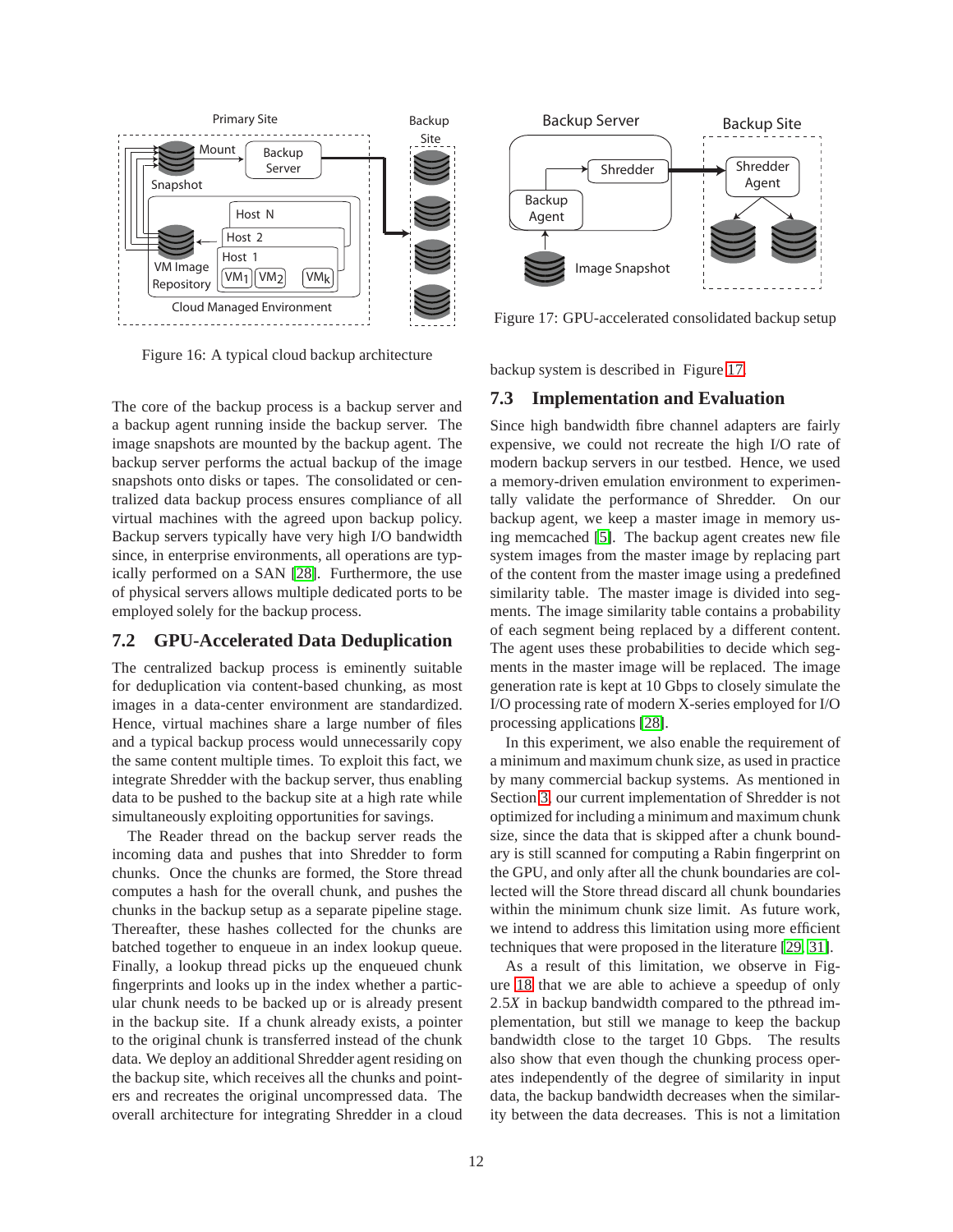

<span id="page-12-2"></span>Figure 18: Backup bandwidth improvement due to Shredder with varying image similarity ratios

of our chunking scheme but of the unoptimized index lookup and network access, which reduces the backup bandwidth. Combined with optimized index maintenance (e.g., [\[17\]](#page-13-17)), Shredder is likely to achieve the target backup bandwidth for the entire spectrum of content similarity.

#### <span id="page-12-0"></span>**8 Related Work**

Our work builds on contributions from several different areas, which we briefly survey.

**GPU-accelerated systems.** GPUs were initially designed for graphics rendering, but, because of their costeffectiveness, they were quickly adopted by the HPC community for scientific computations [\[3,](#page-13-18) [35\]](#page-14-9). Recently, the systems research community has leveraged GPUs for building other systems. In particular, PacketShader [\[23\]](#page-13-3) is a software router for general packet processing, and SSLShader [\[26\]](#page-13-4) uses GPUs in web servers to efficiently perform cryptographic operations. GPUs have also been used to accelerate functions such as pattern matching [\[44\]](#page-14-2), network coding [\[43\]](#page-14-1), and complex cryptographic operations [\[24\]](#page-13-5). In our work, we explored the potential of GPUs for large scale data, which raises challenges due to the overheads of data transfer. Recently, GPUs were used in software-based RAID controllers [\[16\]](#page-13-19) for performing high-performance calculations of error correcting codes. However, this work does not propose optimizations for efficient data transfer.

**Incremental Computations.** Since modifying the output of a computation incrementally is asymptotically more efficient than recomputing everything from scratch, researchers and practitioners have built a wide range of systems and algorithms for incremental computations [\[14,](#page-13-6) [21,](#page-13-14) [25,](#page-13-20) [32,](#page-14-7) [34,](#page-14-8) [36,](#page-14-10) [37\]](#page-14-11). Our proposal speeds up the process of change identification in the input and is complementary to these systems.

**Incremental Storage.** Data deduplication is commonly used in storage systems. In particular, there is a large body of research on efficient index management [\[13,](#page-13-21) [17,](#page-13-17) [30,](#page-13-22) [46,](#page-14-12) [47\]](#page-14-13). In this paper, we focus on the complementary problem of content-based chunking [\[20,](#page-13-23) [27,](#page-13-24) [33\]](#page-14-0). High throughput content-based chunking is particularly relevant in environments that use SANs, where chunking can become a bottleneck. To overcome this bottleneck, systems have compromised the deduplication efficiency with sampling techniques or fixed-size chunking, or they have tried to scale chunking by deploying multinode systems [\[15,](#page-13-25) [18,](#page-13-26) [19,](#page-13-27) [45\]](#page-14-14). A recent proposal shows that multi-node systems not only incur a high cost but also increase the reference management burden [\[22\]](#page-13-2). As a result, building a high throughput, cost-effective, single node systems becomes more important. Our system can be seen as an important step in this direction.

**Network Redundancy Elimination.** Content-based chunking has also been proposed in the context of redundancy elimination for content distribution networks (CDNs), to reduce the bandwidth consumption of ISPs [\[9,](#page-13-1) [10,](#page-13-28) [11,](#page-13-29) [38\]](#page-14-15). Also, many commercial vendors (such as Riverbed, Juniper, Cisco) offer middleboxes to improve bandwidth usage in multi-site enterprises, data centers and ISP links. Our proposal is complementary to this work, since it can be used to improve the throughput of redundancy elimination in such solutions.

# <span id="page-12-1"></span>**9 Conclusions and Future Work**

In this paper we have presented Shredder, a novel framework for content-based chunking using GPU acceleration. We applied Shredder to two incremental storage and computation applications, and our experimental results show the effectiveness of the novel optimizations that are included in the design of Shredder.

There are several interesting avenues for future work. First, we would like to incorporate into the library several optimizations for parallel content-based chunking [\[29,](#page-13-7) [31\]](#page-14-5). Second, our proposed techniques need to continuously adapt to changes in the technologies that are used by GPUs, such as the use of high-speed Infini-Band networking, which enables further optimizations in the packet I/O engine using GPU-direct [\[4\]](#page-13-13). Third, we would like explore new applications like middleboxes for bandwidth reduction using network redundancy elimination [\[10\]](#page-13-28). Finally, we would like to incorporate Shredder as an extension to recent proposals to devise new operating system abstractions to manage GPUs [\[41\]](#page-14-16).

#### **Acknowledgments**

We thank Remzi Arpaci-Dusseau, the sysnets group members at MPI-SWS, Rose Hoberman, the anonymous reviewers, and our shepherd, Mark Lillibridge, for comments and suggestions on this paper. We thank Krishna Gummadi for granting access to the GPU hardware.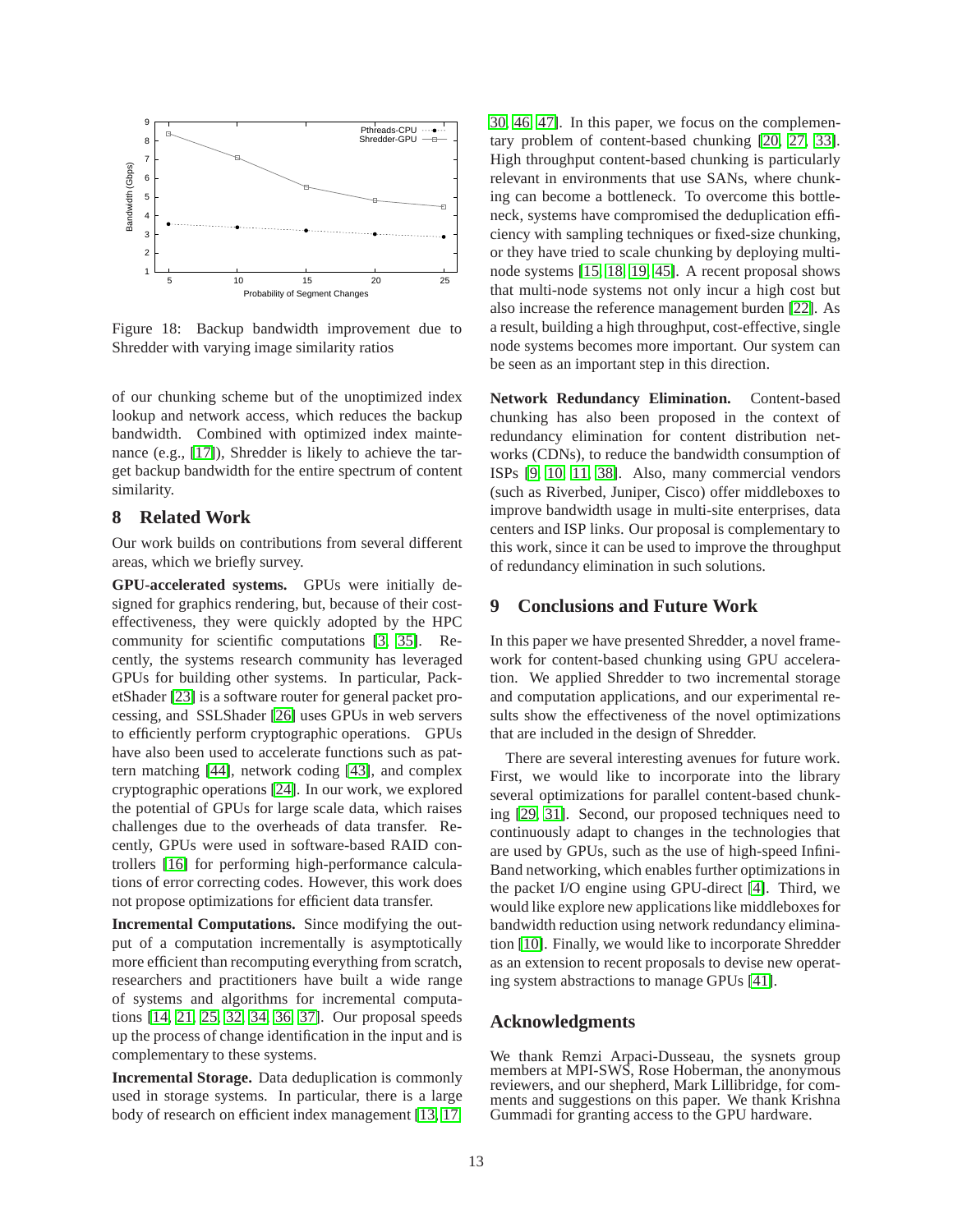# <span id="page-13-0"></span>**References**

- <span id="page-13-9"></span>[1] The data deluge. http://www.economist.com/node/15579717, Feb. 2010.
- [2] Calculating Memory System Power for DDR3. http://download.micron.com/pdf/technotes/ddr3/TN41\_01DDR3 %20Power.pdf, Jan. 2012.
- <span id="page-13-18"></span><span id="page-13-13"></span>[3] General Purpose computation on GPUs. http://www.gpgpu.org, Jan. 2012.
- <span id="page-13-16"></span>[4] GPUDirect. http://developer.nvidia.com/gpudirect, Jan. 2012.
- <span id="page-13-8"></span>[5] Memcached. http://memcached.org/, Jan. 2012.
- <span id="page-13-11"></span>[6] NVidia CUDA. http://developer.nvidia.com/cuda-downloads, Jan. 2012.
- [7] NVidia CUDA Tutorial. http://people.maths.ox.ac.uk/gilesm/hpc/NVIDIA/NVIDIA\_CUDA\_Tutorial\_No\_NDA\_Apr08.pdf, Jan. 2012.
- <span id="page-13-10"></span>[8] Using the RDTSC Instruction for Performance Monitoring - Intel Developers Application Notes . http://www.ccsl.carleton.ca/ jamuir/rdtscpm1.pdf, Jan. 2012.
- <span id="page-13-1"></span>[9] AGGARWAL, B., AKELLA, A., ANAND, A., BALACHANDRAN, A., CHITNIS, P., MUTHUKRISHNAN, C., RAMJEE, R., AND VARGHESE, G. EndRE: an end-system redundancy elimination service for enterprises. In *Proceedings of the 7th USENIX conference on networked systems design and implementation* (Berkeley, CA, USA, 2010), NSDI'10, USENIX Association, pp. 28–28.
- <span id="page-13-28"></span>[10] ANAND, A., GUPTA, A., AKELLA, A., SESHAN, S., AND SHENKER, S. Packet caches on routers: the implications of universal redundant traffic elimination. In *Proceedings of the ACM SIGCOMM 2008 conference on Data communication* (New York, NY, USA, 2008), SIGCOMM '08, ACM, pp. 219–230.
- <span id="page-13-29"></span>[11] ANAND, A., SEKAR, V., AND AKELLA, A. Smartre: an architecture for coordinated network-wide redundancy elimination. In *Proceedings of the ACM SIGCOMM 2009 conference on Data communication* (New York, NY, USA, 2009), SIGCOMM '09, ACM, pp. 87–98.
- <span id="page-13-12"></span>[12] BERGER, E. D., MCKINLEY, K. S., BLUMOFE, R. D., AND WILSON, P. R. Hoard: a scalable memory allocator for multithreaded applications. In *Proceedings of the ninth international conference on Architectural support for programming languages and operating systems* (New York, NY, USA, 2000), AS-PLOS'00, ACM, pp. 117–128.
- <span id="page-13-21"></span>[13] BHAGWAT, D., ESHGHI, K., LONG, D. D. E., AND LILLIB-RIDGE, M. Extreme binning: Scalable, parallel deduplication for chunk-based file backup. In *Proceedings of the 17th IEEE International Symposium on Modeling, Analysis, and Simulation of Computer and Telecommunication Systems, MASCOTS'09* (2009).
- <span id="page-13-6"></span>[14] BHATOTIA, P., WIEDER, A., RODRIGUES, R., ACAR, U. A., AND PASQUIN, R. Incoop: Mapreduce for incremental computations. In *Proceedings of the 2nd ACM Symposium on Cloud Computing* (New York, NY, USA, 2011), SOCC '11, ACM, pp. 7:1–  $7:14$
- <span id="page-13-25"></span>[15] CLEMENTS, A. T., AHMAD, I., VILAYANNUR, M., AND LI, J. Decentralized deduplication in san cluster file systems. In *Proceedings of the 2009 conference on USENIX Annual technical conference* (Berkeley, CA, USA, 2009), USENIX'09, USENIX Association, pp. 8–8.
- <span id="page-13-19"></span>[16] CURRY, M. L., WARD, H. L., SKJELLUM, A., AND BRIGHTWELL, R. A lightweight, gpu-based software raid system. In *Proceedings of the 2010 39th International Conference on Parallel Processing* (Washington, DC, USA, 2010), ICPP '10, IEEE Computer Society, pp. 565–572.
- <span id="page-13-17"></span>[17] DEBNATH, B., SENGUPTA, S., AND LI, J. Chunkstash: speeding up inline storage deduplication using flash memory. In *Proceedings of the 2010 USENIX conference on USENIX annual technical conference* (Berkeley, CA, USA, 2010), USENIX'10, USENIX Association, pp. 16–16.
- <span id="page-13-26"></span>[18] DONG, W., DOUGLIS, F., LI, K., PATTERSON, H., REDDY, S., AND SHILANE, P. Tradeoffs in scalable data routing for deduplication clusters. In *Proceedings of the 9th USENIX conference on File and stroage technologies* (Berkeley, CA, USA, 2011), FAST'11, USENIX Association, pp. 2–2.
- <span id="page-13-27"></span>[19] DUBNICKI, C., GRYZ, L., HELDT, L., KACZMARCZYK, M., KILIAN, W., STRZELCZAK, P., SZCZEPKOWSKI, J., UNGURE-ANU, C., AND WELNICKI, M. Hydrastor: a scalable secondary storage. In *Proccedings of the 7th conference on File and storage technologies* (Berkeley, CA, USA, 2009), FAST'09, USENIX Association, pp. 197–210.
- <span id="page-13-23"></span>[20] ESHGHI, K., AND TANG, H. K. A Framework for Analyzing and Improving Content-Based Chunking Algorithms. Tech. Rep. HPL-2005-30R1, HP Technical Report, 2005.
- <span id="page-13-14"></span>[21] GUNDA, P. K., RAVINDRANATH, L., THEKKATH, C. A., YU, Y., AND ZHUANG, L. Nectar: automatic management of data and computation in datacenters. In *Proceedings of the 9th USENIX conference on Operating systems design and implementation* (Berkeley, CA, USA, 2010), OSDI'10, USENIX Association, pp. 1–8.
- <span id="page-13-2"></span>[22] GUO, F., AND EFSTATHOPOULOS, P. Building a highperformance deduplication system. In *Proceedings of the 2011 USENIX conference on USENIX annual technical conference* (Berkeley, CA, USA, 2011), USENIX'11, USENIX Association, pp. 25–25.
- <span id="page-13-3"></span>[23] HAN, S., JANG, K., PARK, K., AND MOON, S. Packetshader: a gpu-accelerated software router. In *Proceedings of the ACM SIG-COMM 2010 conference on SIGCOMM* (New York, NY, USA, 2010), SIGCOMM '10, ACM, pp. 195–206.
- <span id="page-13-5"></span>[24] HARRISON, O., AND WALDRON, J. Practical symmetric key cryptography on modern graphics hardware. In *Proceedings of the 17th conference on Security symposium* (Berkeley, CA, USA, 2008), USENIX Security'08, USENIX Association, pp. 195– 209.
- <span id="page-13-20"></span>[25] HE, B., YANG, M., GUO, Z., CHEN, R., SU, B., LIN, W., AND ZHOU, L. Comet: batched stream processing for data intensive distributed computing. In *Proceedings of the 1st ACM symposium on Cloud computing* (New York, NY, USA, 2010), SoCC '10, ACM, pp. 63–74.
- <span id="page-13-4"></span>[26] JANG, K., HAN, S., HAN, S., MOON, S., AND PARK, K. Sslshader: cheap ssl acceleration with commodity processors. In *Proceedings of the 8th USENIX conference on Networked systems design and implementation* (Berkeley, CA, USA, 2011), NSDI'11, USENIX Association, pp. 1–1.
- <span id="page-13-24"></span>[27] KRUUS, E., UNGUREANU, C., AND DUBNICKI, C. Bimodal content defined chunking for backup streams. In *Proceedings of the 8th USENIX conference on File and storage technologies* (Berkeley, CA, USA, 2010), FAST'10, USENIX Association, pp. 18–18.
- <span id="page-13-15"></span>[28] KULKARNI, V. Delivering on the i/o bandwidth promise: over 10gb/s large sequential bandwidth on ibm x3850/x3950 x5. Tech. rep., IBM, 2010.
- <span id="page-13-7"></span>[29] LILLIBRIDGE, M. Parallel processing of input data to locate landmarks for chunks, 16 August 2011. U.S. Patent No. 8,001,273.
- <span id="page-13-22"></span>[30] LILLIBRIDGE, M., ESHGHI, K., BHAGWAT, D., DEOLALIKAR, V., TREZISE, G., AND CAMBLE, P. Sparse indexing: large scale, inline deduplication using sampling and locality. In *Proccedings of the 7th conference on File and storage technologies* (Berkeley, CA, USA, 2009), FAST'09, USENIX Association, pp. 111–123.